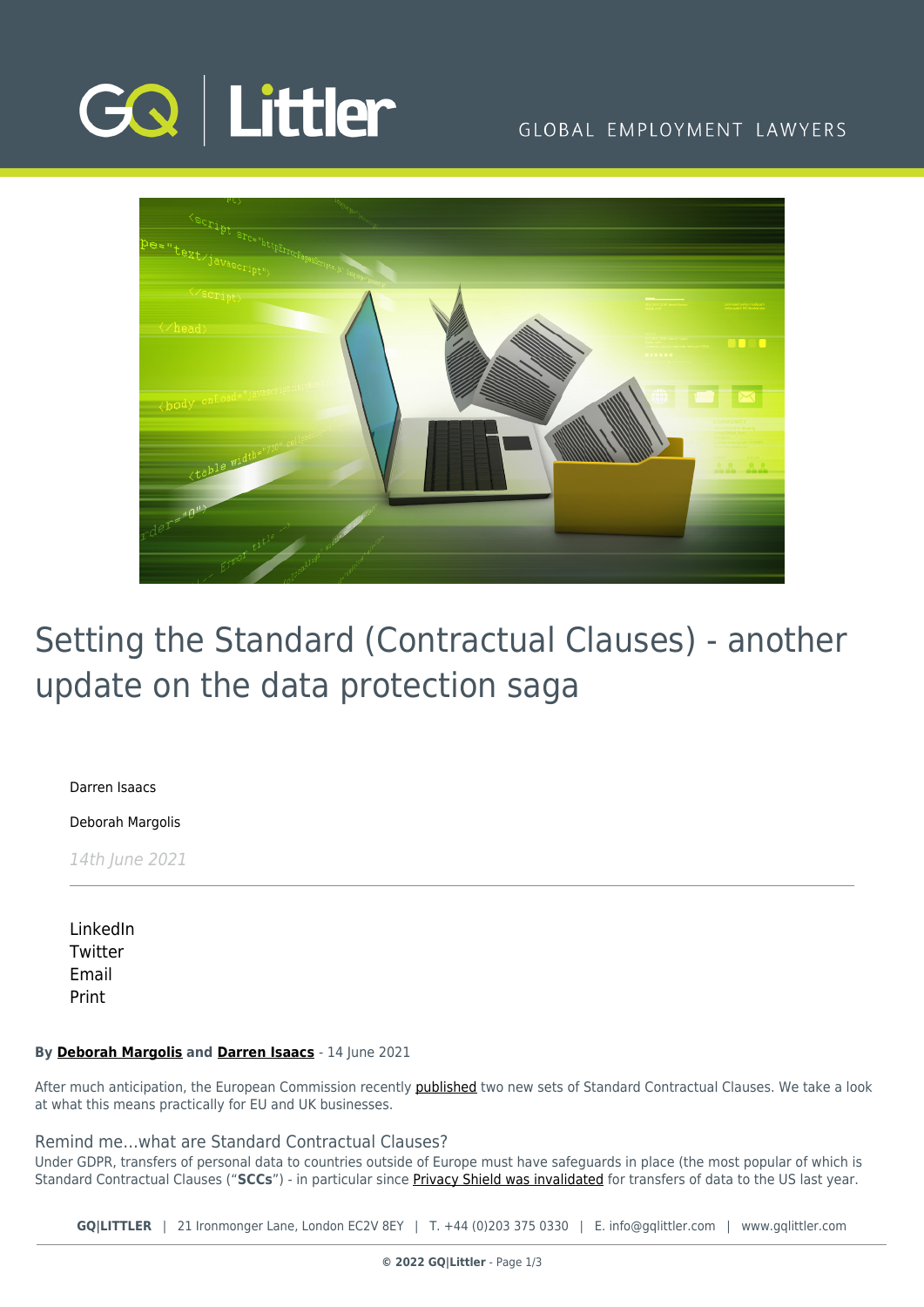

SCCs are essentially template contracts which businesses can use, together with a risk assessment, to legitimise transfers of data to outside the EU to countries that are not considered to have adequate privacy laws.

But what about Brexit? Do UK businesses need to continue reading? In short, yes.

Although the UK has left the EU, GDPR has effectively been carried over into UK law as at Brexit. We are now waiting to see if the UK's regulator, the ICO, will also update the "UK" version of the SCCs to retain consistency with the EU. It probably will – see below for more

### So what's happened?

Up until now, the European pre-approved templates that businesses have been working with were published pre-GDPR and haven't been updated since.

On 4 June 2021, the European Commission published two sets of SSCs:

1. **The "new international transfer SCCs"** – these SCCs replace the current SCCs (the "**old SCCs**"). They provide more flexibility for complex processing chains, by adopting a "modular approach" and by allowing more than two parties to use the clauses. The old SCCs had separate sets of clauses for different processing arrangements (although these did not deal with all scenarios), whereas the new international transfer SCCs are more versatile and are designed to deal with a broad range of transfer scenarios in one document.

2. **The "data processor SCCs"** – these SCCs apply regardless of whether there is an international transfer and are intended to be a template agreement for the mandatory clauses under GDPR that should be in contracts between controllers and processors.

#### Does this address the issues with data transfers that were raised by Max Schrems?

For those of you who aren't familiar with the name, Max Schrems is an Austrian lawyer and GDPR campaigner who has brought a number of legal challenges to the EU's data privacy regime. His legal complaints have focussed on the exporting of EU data to the US. He originally made a complaint about Facebook to the Irish data protection regulator that made its way through the Irish legal system and was ultimately referred to the CJEU, the EU court. As a result of his case, which considered the validity of the old SCCs, in July 2020 the CJEU ruled that the EU-US Privacy Shield was invalid. This followed a similar ruling in 2015, in which the CJEU had also decided that the old EU-US "Safe Harbour" system was also invalid.

Amongst other things, one of the issues that the Schrems litigation dealt with, was the concern over personal data transfers to non-EU countries (specifically to the US) that routinely permit government agencies to access the data. In that case, the CJEU held that the old SCCs [were a valid legal mechanism for transferring personal data outside the EEA](https://www.gqlittler.com/resources/news-and-views/european-court-throws-out-eu-us-data-transfer-regime-again.htm) but that businesses were required to carry out on a case by case basis risk assessment as to whether, in practice the old SCCs were sufficient to safeguard the data in a particular country, or if additional safeguards should be implemented.

The new international transfer SCCs have been drafted to try and address some of the concerns with transfers of data to third countries. Saying that, these are contractual safeguards and don't remove the practical issues which may arise where European individuals' personal data is transferred to a country which doesn't afford the same protection to individuals. Businesses will therefore still need to undertake a risk assessment to determine whether there are any additional steps (i.e. security/encryption or other protections) that they need to put in place. This risk assessment is likely to become more important going forwards and regulators will expect them to be clearly documented.

### What's the time-frame for all of these changes?

Here are some dates for your diary as you think about your implementation plan:

- The new international transfer SSCs can be used from the end of June 2021 (exact date TBD).
- The old SCCs will be repealed three months after the new international transfer SCCs come into force (most likely end of September 2021).
- There is a 15-month grace period (i.e. until around December 2022) during which businesses can continue to use the old SCCs (as long as they were put in place within the time-frame above and businesses carry out the risk assessment mentioned above).
- The data processor SCCs to not replace any existing model clauses terms and can be used now as a template for future data processing agreements.

**GQ|LITTLER** | 21 Ironmonger Lane, London EC2V 8EY | T. [+44 \(0\)203 375 0330](https://www.bg-pdf.co.uk/_GQ/tel:+442033750330) | E. [info@gqlittler.com](mailto:info@gqlittler.com) | [www.gqlittler.com](https://www.gqlittler.com)